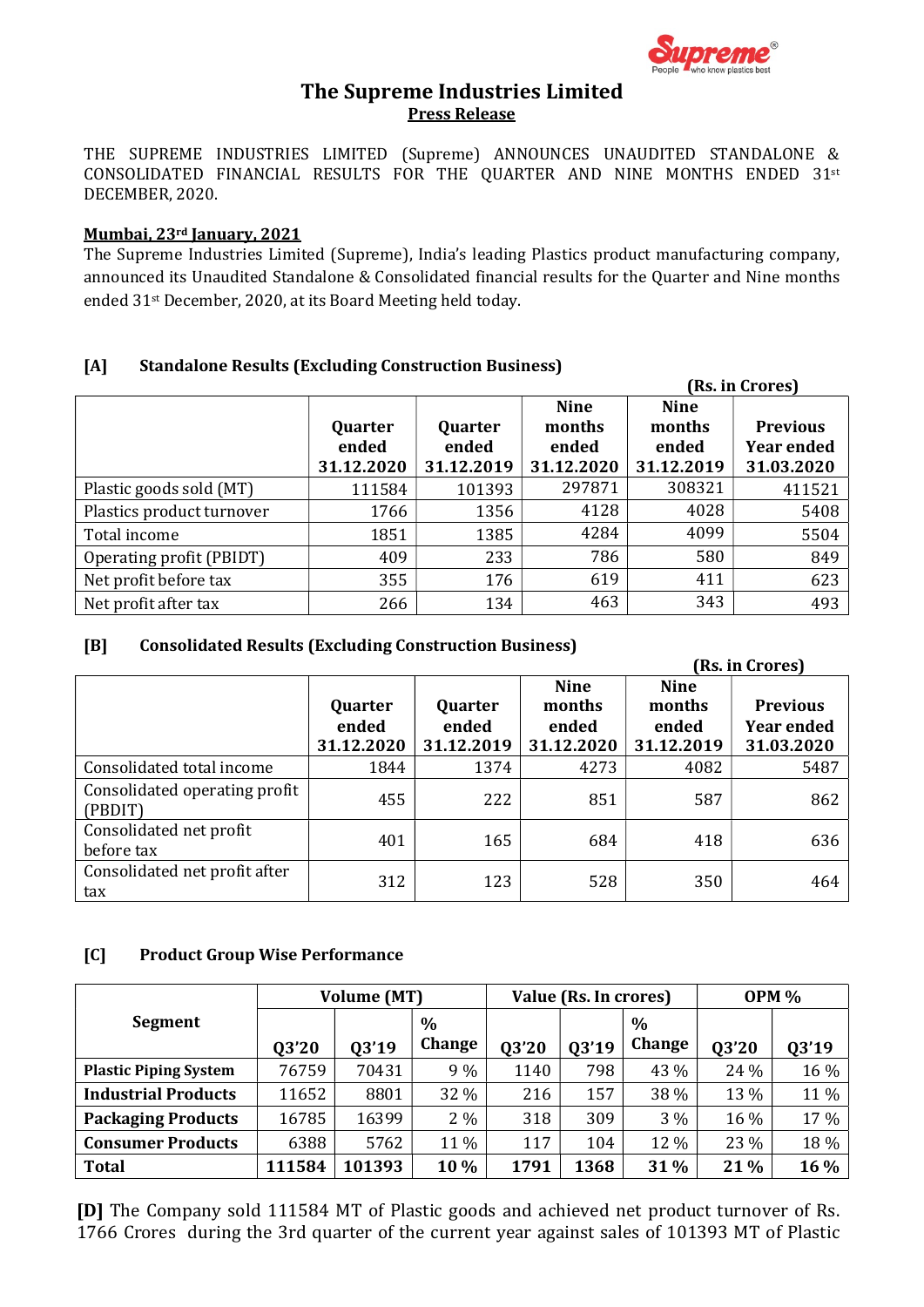goods and achieved net product turnover of Rs. 1356 Crores in the corresponding quarter of previous year achieving volume and product value growth of about 10 % and 30 %, respectively.

The Company sold 297871 MT of Plastic goods and achieved net product turnover of Rs. 4128 Crores during the Nine months of the current year against sales of 308321 MT and net product turnover of Rs. 4028 crores in the corresponding Nine months of previous year resulting volume degrowth of about 3 % and product value growth 2 %, respectively.

[E] The overall turnover of value added products increase to Rs. 758 crores during the current quarter as compared to Rs. 568 crores in the corresponding period of previous year achieving growth of 33 %.

[F] The Company has Cash Surplus funds of Rs. 432 crores as on 31st December, 2020 as against net Borrowings of Rs. 217 crores as on 31st March, 2020.

# [G] Business Outlook

## Mr. M. P. Taparia, Managing Director, The Supreme Industries Limited, said:

Business situation has become normal in all the segments where Company is operating. Company achieved a volume and value growth of 10% and 30% respectively in the 3rd quarter.

The Company's value added business has grown to Rs. 758 crores as compared to Rs. 568 Crores in comparable quarter of the previous year. The increase in volume sale supported by increase in the business of value added products have improved operating margin to 21.53% compared to 16.11% of the previous year in the same quarter. The OPM has also improved significantly due to inventory gain on account of rapid price increase of PVC resin to the extent of around Rs. 80 crores in the quarter.

The Crop situation in the Country is normal, which has boosted the rural income. The Rabi crop sowing has also been done in a larger area than the previous year. Company enjoyed good demand for its products from rural market and Tier III and Tier IV cities.

In the current quarter, the demand also got a fillip from the Housing market. Several Policy initiatives have facilitated brisk sale of ready to occupy housing units. Demand for Company's housing products has revived in Metro cities.

The demand for Furniture and Material handling products were higher compared to previous year. With a better offtake of consumer durables, the Company enjoyed good demand for its' industrial components business.

The Company's Packaging segment working was affected due to increase in its raw material prices which could be passed over with a time lag, which may happen in the current quarter.

Company has also introduced economy model of Tarpaulin also in Cross Laminated film segment having lower value addition. However, the overall demand for Cross Laminated film products for the year is expected at a higher level which may boost business to 21,000 MT in the year compared to 17,000 MT in the previous year.

Protective packaging division in this segment has also fared better as demand has come from Construction, Consumer appliances, yoga mats and other segments.